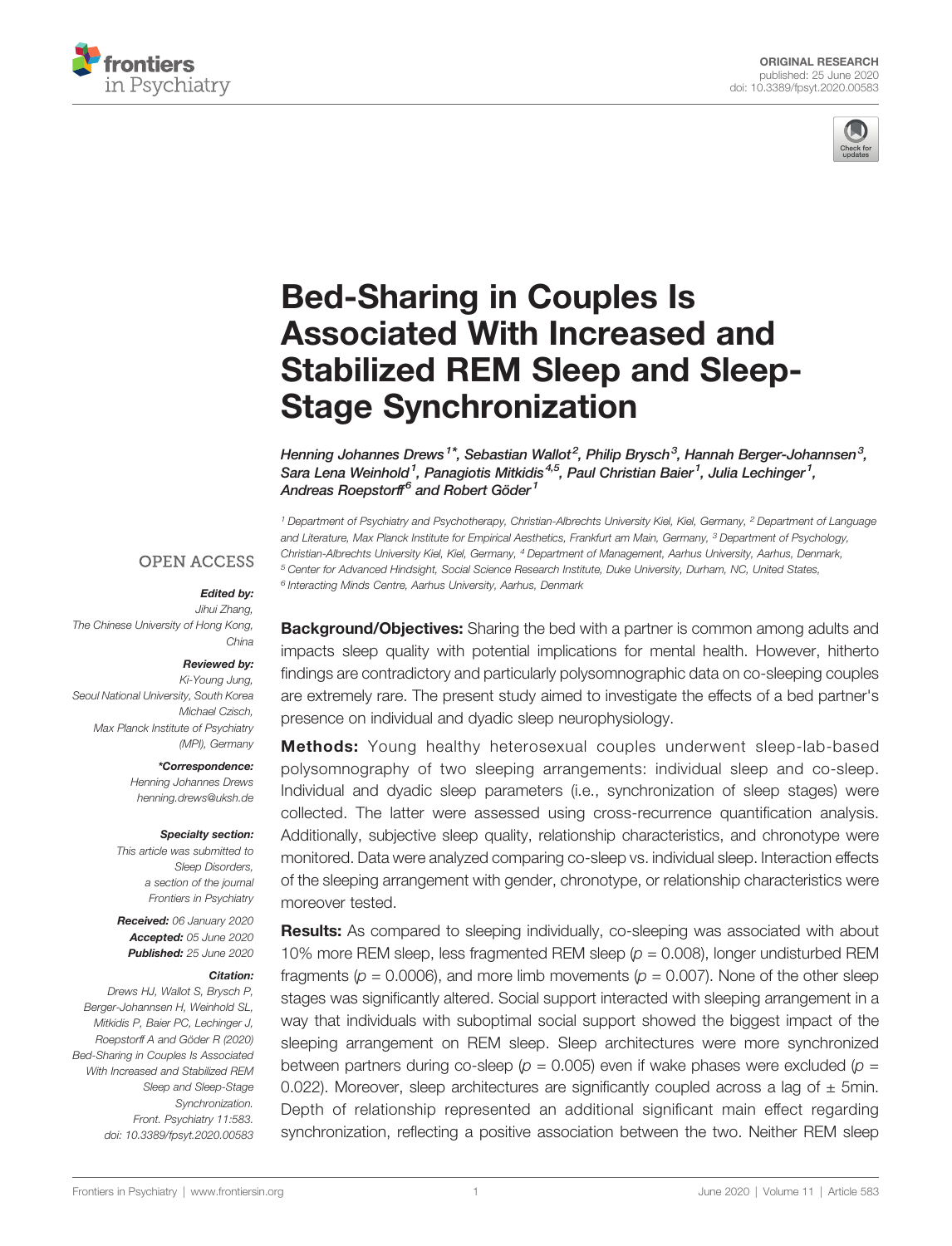nor synchronization was influenced by gender, chronotype, or other relationship characteristics.

**Conclusion:** Depending on the sleeping arrangement, couple's sleep architecture and synchronization show alterations that are modified by relationship characteristics. We discuss that these alterations could be part of a self-enhancing feedback loop of REM sleep and sociality and a mechanism through which sociality prevents mental illness.

Keywords: co-sleep, REM sleep, synchronization, bed-sharing, physiological coupling, sociality, chronotype, relationship quality

# INTRODUCTION

Romantic relationships influence mental health ([1](#page-9-0)). Sleep has been argued to mediate this relationship [\(2\)](#page-9-0). In this context, sharing a bed with a partner is of special interest since it expands the relational interaction into the night. However, the actual effects of bed sharing on objective sleep measures are an open question, since hitherto findings are diverse:

Actigraphic studies of human couples comparing co-sleep to individual sleep report co-sleep to be either linked to more disrupted sleep patterns in both sexes ([3](#page-9-0)) or in women only ([4](#page-9-0)) or to be linked to increased sleep time in men [\(5\)](#page-9-0). Actigraphic between subjects comparisons show longer total sleep time (TST), and less time awake after sleep onset for married couples compared to unmarried single controls [\(6\)](#page-9-0). Furthermore, synchronization of movements ([3\)](#page-9-0) and increased sleep wake concordance during co-sleep ([7](#page-9-0)) have been reported. Both, individual and dyadic parameters, seem to be influenced by relationship characteristics such as partner conflict or marital quality [\(7](#page-9-0), [8\)](#page-9-0).

However, actigraphy calculates sleep from body movements and does not allow for neurophysiological assessment (i.e., monitoring of sleep stages). This is an important restriction since many beneficial effects of sleep, e.g., memory formation, social functioning, or mental health effects, have been directly linked to certain sleep stages and specifically to slow-wave sleep (SWS) and REM sleep ([9](#page-9-0)–[16\)](#page-10-0). So far, only two polysomnographic studies exist that compare co-sleeping and individual sleep of healthy couples ([17](#page-10-0), [18](#page-10-0)) and one of these studies is a small pilot study of the present work ([17\)](#page-10-0). Interestingly, while both report an increase of REM sleep during co-sleep other findings (regarding SWS, sleep latencies, TST, sleep efficiency, awakenings, and subjective sleep parameters) differ between the studies. This heterogeneity renders the current picture of the neurophysiology of social sleep inconclusive, and it is a standing question whether co-sleeping couples sleep better, worse, or just different.

Moreover, additional (potentially) relevant phenomena have only been insufficiently addressed in the above-mentioned polysomnographic studies: Neither study has included relationship characteristics or chronotype as covariates, and only our pilot study has looked at direct synchronization of sleep stages ([17](#page-10-0)), missing out more complex forms of coupling (e.g., lead and lag phenomena) as well as the relevance of relationship characteristics and chronotype for sleep stage synchronization. However,

addressing sleep-stage synchrony during sleep might be particularly interesting since interpersonal synchronization during wakefulness has been related to prosocial behavior, perceived social bonding, social cognition, and positive affect [for review see [\(19](#page-10-0))] - all of which are important in the context of mental illness.

Therefore, we investigated the effect of the presence of the partner on young healthy couples' sleep by use of sleep-lab-based dual simultaneous polysomnography, and cross-recurrence quantification analysis ([20\)](#page-10-0).

Conceptually, the study comprises two aspects. First, a confirmatory part that re-assesses the results of the pilot study in a bigger sample and assesses the effects of a bed partner on objective sleep parameters and direct sleep-stage synchrony. Second, an exploratory part that investigates i) the relevance of relational and individual factors (e.g., relationship quality, gender, chronotype) for the changes in sleep outcomes and synchrony and ii) more complex forms of interpersonal coupling such as lead-and-lag phenomena (i.e., intra-couple synchronization that occurs with a certain time delay). The first aspect seeks to answer the question whether couples sleep better, worse, or just different, the second aspect further explores the understudied field of bed sharing in adult couples.

# MATERIALS AND METHODS

#### Sample

For the present study, we recruited 24 childless healthy young adults (target age group: 18 to 29 years), belonging to 12 heterosexual couples with a history of co-sleeping with the same partner on the majority of nights per week for at least 3 months prior to study initiation. Inclusion criteria were absence of shift work, pregnancy, and medications or disorders known to affect sleep (including depression, addictions, and sleep disorders). Compliance with inclusion criteria was assessed by a clinical interview. Additionally, inconspicuous results in the Beck's Depression Inventory [\(21](#page-10-0)), the Alcohol Use Disorders Identification Test (AUDIT) [\(22\)](#page-10-0), the revised Cannabis Use Disorders Identification Test (CUDIT-R) [\(23](#page-10-0)), the Pittsburgh Sleep Quality Index (PSQI) ([24\)](#page-10-0), and the Epworth Sleepiness Scale (ESS) ([25](#page-10-0)) were required for study inclusion (see [Table 1](#page-2-0) for sample characteristics including results of the above inventories).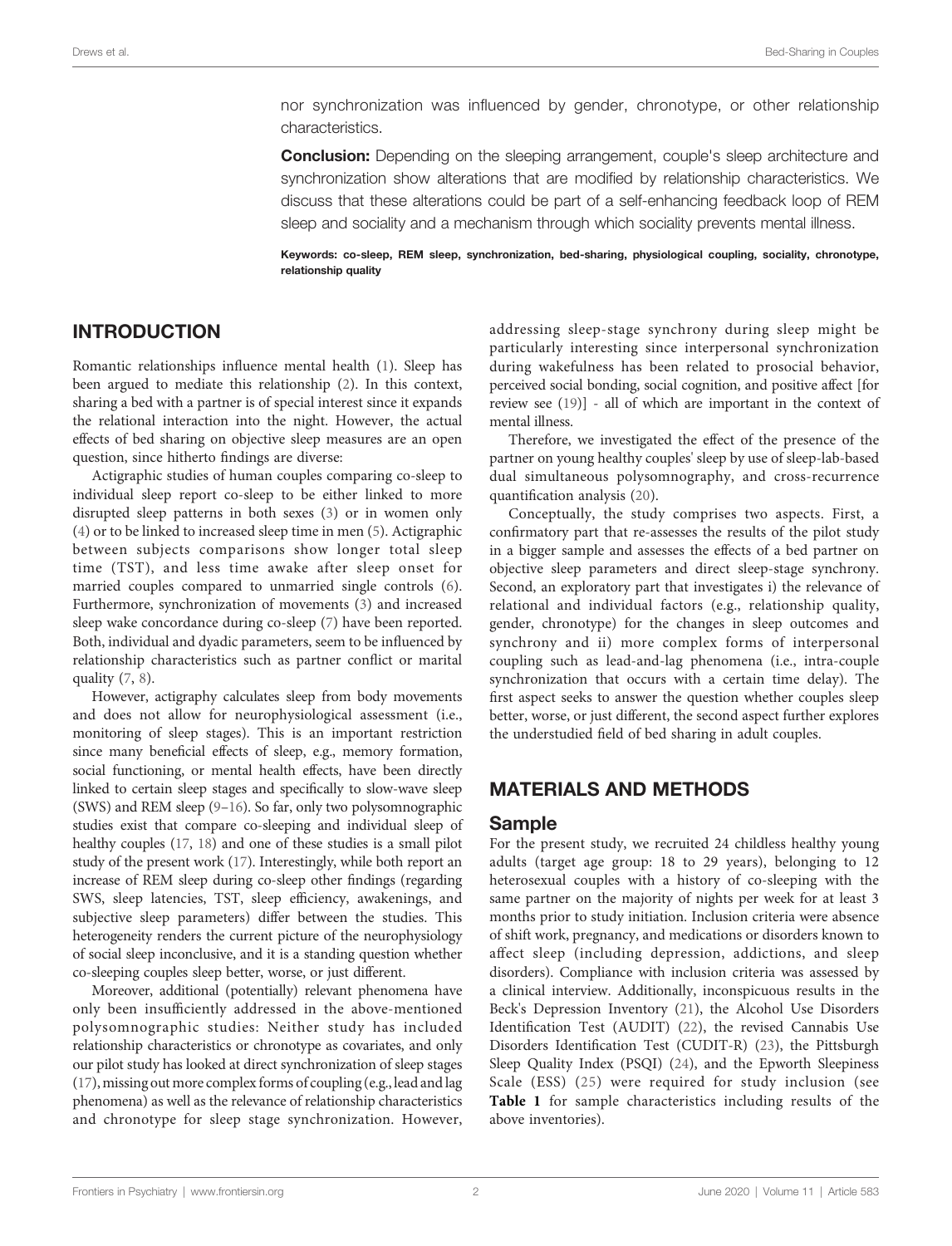#### <span id="page-2-0"></span>TABLE 1 | Sample and relationship characteristics.

| $(n = 24)$                                 | Mean | SD(±) |
|--------------------------------------------|------|-------|
| Age [years]                                | 23.5 | 3.0   |
| Scholarly education [years]                | 12.9 | 2.0   |
| Relationship duration [months]             | 34.0 | 28.0  |
| Quality of Relationship Inventory support  | 3.7  | 0.3   |
| Quality of Relationship Inventory depth    | 3.5  | 0.3   |
| Quality of Relationship Inventory conflict | 1.5  | 0.3   |
| Hatfield Passionate Love Scale             | 85.2 | 8.9   |
| Bed-sharing [months]                       | 19.1 | 11.7  |
| Bed-sharing [days per week]                | 6.4  | 1.1   |
| Pittsburgh Sleep Quality Index             | 2.9  | 1.3   |
| <b>Epworth Sleepiness Scale</b>            | 4.7  | 3.1   |
| Morningness-Eveningness Questionnaire      | 54.8 | 7.8   |
| Beck's Depression Inventory                | 1.9  | 2.3   |
| Alcohol Use Disorders Identification Test  | 3.7  | 3.0   |
| Cannabis Use Disorders Identification Test | 0.3  | 1.3   |
|                                            |      |       |

# Procedure

Prior to study initiation, ethical clearance by the ethical board of Kiel University's Medical Faculty and written informed consent was obtained. To control for the large interindividual differences in sleep architecture ([26\)](#page-10-0) and to obtain a significant statistical power with a moderate sample size, a within subjects design was chosen. Couples spent four nights on two consecutive weekends in the sleep laboratory undergoing individual and dual, simultaneous polysomnography. Sleeping arrangement (sleep with a partner or individual sleep) within one weekend was kept constant but was altered between weekends so that every couple slept individually on one weekend and with a partner on the other weekend. The order of sleeping arrangements was counterbalanced across all couples, with half of the couples starting with individual sleep and the other half with co-sleep. Individual sleep took place in single beds in separate rooms, cosleep in single beds that were adjacent to each other. Two sheets and duvets were used; the cleft between the beds was bolstered so that a homogenous reclining area was guaranteed. The first night of each set was an adaptational night to the setting and the sleeping arrangement and was not included in the analysis. Also, the first night served to detect and possibly exclude people with sleep apnea or periodic limb movement disorder (none excluded).

Before and after every night, participants completed an evening and morning protocol. Questionnaires assessing the inclusion criteria and chronotype were completed before the first night. Measures of relationship quality were assessed before Night 2 and 4 (the mean of both was used for further analysis) and the Hatfield passionate love scale after night 4. To ensure a maximum of overlap in pre-sleep waking activity, couples assigned for individual sleep were separated just before going to bed.

#### Measures

#### Objective Sleep Data – Polysomnography

Participants underwent full cardiorespiratory polysomnography monitoring EOG, EEG (F3, F4, C3, C4, O1, O2), chin-EMG, ECG, pulseoxymetry, EMG of both anterior tibial muscles, and respiratory parameters as flow and movements of chest and abdomen. Sleep stages were manually coded by one experienced, blinded rater according to the AASM criteria [\(27\)](#page-10-0). Leg movements were calculated automatically, by the polysomnographs' standard software (Somnomedics Domino). A REM sleep period was defined as REM sleep belonging to one sleep cycle. REM sleep fragmentation was defined as any interruption (i.e., one or more epochs not scored as REM sleep) between two epochs of REM sleep of one sleep cycle. Average duration of interruption-free REM sleep fragments was calculated by dividing REM sleep duration by number of fragments.

Coupling of sleep stages between partners was determined using cross-recurrence quantification analysis as described by Marwan and colleagues ([20](#page-10-0)). Cross-recurrence quantification analysis is a powerful statistical tool that is able to assess different layers of coupling (e.g., complete synchronization, phase synchronization, lag synchronization, or generalized synchronization) and is therefore highly useful for studying coupling of complex dynamic systems [\(20](#page-10-0)). It has been used in such diverse fields as neuroscience, economics, geophysics, and engineering [\(20](#page-10-0)). Furthermore, it has been introduced to the study of physiological coupling of co-sleeping couples in the pilot to the present work ([17\)](#page-10-0). Technically, cross-recurrence quantification analysis is a nonlinear correlation analysis for bi-variate time-series data. Its core tool is the cross-recurrence plot, which is a two-dimensional binary matrix where crossrecurrence between two time-series are charted. Here, a crossrecurrence is an instance where the two time-series take the same – or similar – values at a certain lag. Based on the crossrecurrence plot, several recurrence measures can be computed that quantify (nonlinear) correlation patterns between two timeseries. Moreover, leader-follower relationships between two time-series can be computed based on cross-recurrence plot. That means that not only direct synchronization can be assessed (i.e., whether both time series are in the same state at the same time point) but also other forms of synchronization such as lag synchronization. Here the two time series are synchronized only if a certain time delay is considered ([20\)](#page-10-0). See Wallot and Leonardi [\(28](#page-10-0)) for an introduction to cross-recurrence plots and the quantification of leader-follower relationships.

#### Subjective Sleep Data

Subjective sleep onset latency, subjective sleep time, and subjective number of awakenings were assessed each morning immediately after waking up. Moreover, to cover subjective morning condition, we derived three sexpartite Likert subscales of morning condition (from feeling depressed (1) to lighthearted (6), run down (1) to refreshed (6), or tense (1) to relaxed (6)) from the morning and evening protocol of the German Sleep Medicine Society (DGSM) ([29\)](#page-10-0). The results of the scales were merged into a single morning-condition sum score. The chronotype was determined by use of the German version of the morningness–eveningness questionnaire (D-MEQ) ([30](#page-10-0)). Here, higher ratings indicate an earlier chronotype. On the basis of the D-MEQ scores, subjects can be categorized into the following categories: definitely morning type (score, 70–86), moderately morning type (score, 59–69), neither type (score, 42–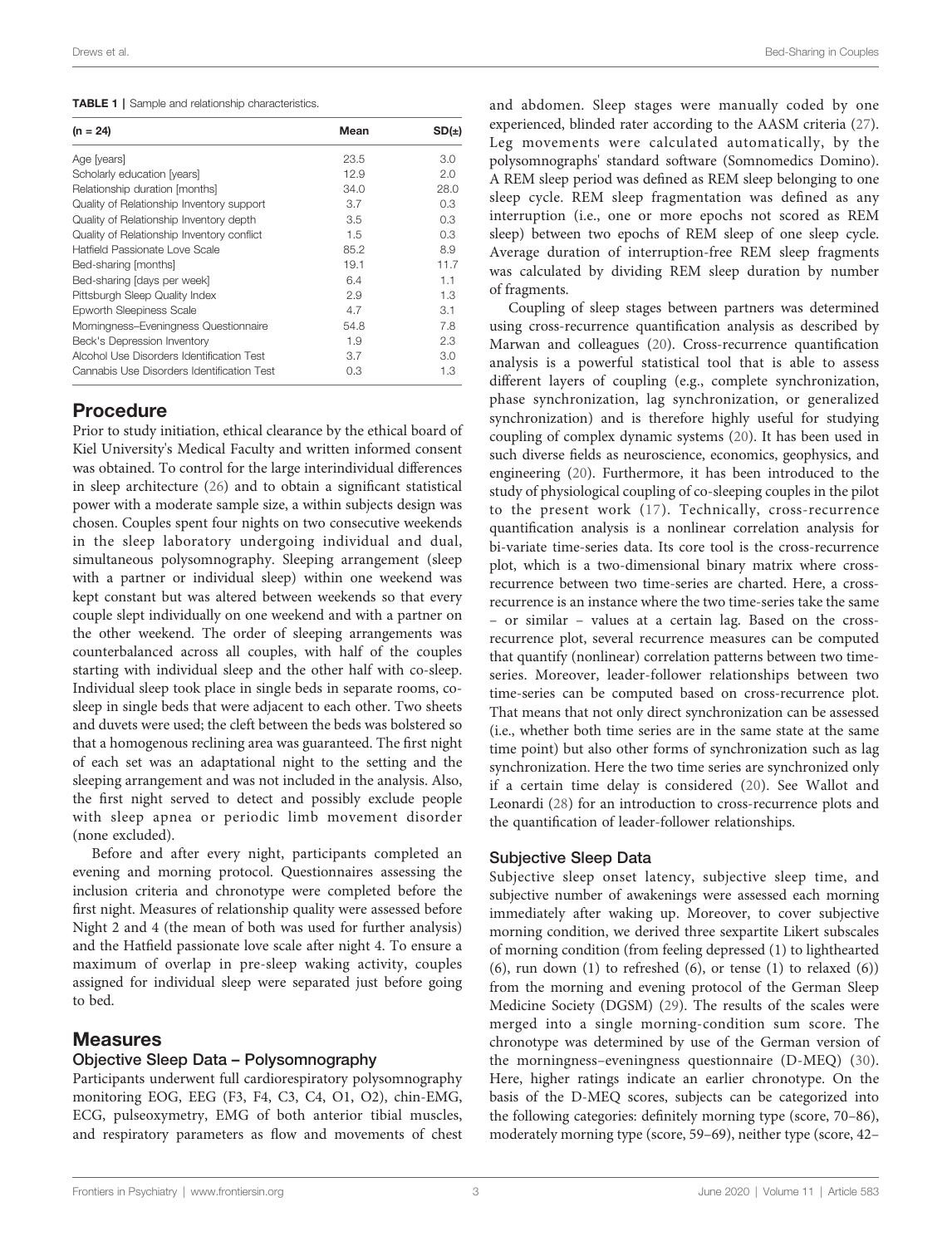58), moderately evening type (score, 31–41), and definitely evening type (score, 16–30) ([31\)](#page-10-0).

#### Relationship Characteristics

Regarding relationship characteristics, we collected relationship duration, degree of passionate love, conflict, social support, and relationship depth. The latter three dimensions are part of the quality of relationship inventory (QRI) of which we use the German version [\(32](#page-10-0)). The QRI is a 25-item inventory in which a tetrapartite Likert scale ( $1=$  not true -  $4=$  almost always true) is used to answer questions like "How angry does this person make you feel?" (conflict), "To what extent could you count on this person for help with a problem?" (support), or "How significant is this relationship in your life?" (depth). In their validation study for the German version of the QRI, Reiner et al. report the following mean  $(± SD)$  values for the youngest age group  $(18-44)$ years; n = 508):  $3.23 \pm 0.57$  (support dimension),  $1.87 \pm 0.52$ (conflict dimension), and  $3.25 \pm 0.55$  (relationship-depth dimension). It is of note that the QRI is not limited to romantic relationships and has been used to assess a variety of social relationships (e.g., mentoring-relationships ([33\)](#page-10-0), same-sex friends [\(34](#page-10-0)), or parents and children [\(35](#page-10-0))). In order to additionally include a relationship dimension specific to romantic relationships, we assessed passionate love via the Hatfield passionate love scale, a 15-item scale with a septpartite Likert scale (1= not true at all -  $7=$  absolutely true) [\(36\)](#page-10-0). Exemplary statements are: "I want [name] physically, emotionally, mentally." or "Sometimes I feel I can't control my thoughts; they are obsessively on [name]."

# Statistical Analysis

#### Analytical Procedure

To ensure comparability with the previous two studies that polysomnographically investigated co-sleeping vs. individually sleeping in healthy couples [\(17](#page-10-0), [18](#page-10-0)), we aligned our statistical approach with these works.

First, we tested the relevance of sleeping arrangement (cosleep vs. individual) for subjective and polysomnographic sleep outcomes (confirmatory part of the study). Dependent variables were subjective morning condition, subjective sleep onset latency, subjective total sleep time, subjective number of awakenings, polysomnographic total sleep time, polysomnographic sleep efficiency, polysomnographic sleep onset latency, polysomnographic REM sleep latency, polysomnographic amount of sleep stages N1, N2, N3, and REM sleep relative to total sleep time (% of total sleep time), polysomnographic number of awakenings, and isolated leg movements. Tests employed were paired, two-tailed Student's t-tests or – where applicable – the nonparametric alternative Wilcoxon signed-rang tests (WSR). Normal distribution was tested by the Shapiro-Wilk test. Alpha-inflation was countered by using the method of Benjamini & Hochberg, which is based on controlling the false discovery rate ([37\)](#page-10-0). Synchronization coefficients for lag 0 were compared using paired two-tailed Student's t-tests (co-sleep vs. individual sleep).

For the exploratory part of the study, we investigated lead and lag phenomena in coupling and the influence of additional factors (relationship characteristics, gender, chronotype, snoring, movements) on the significant parameters of part 1.

Yet, before exploring the effects of additional parameters, we first assessed the degree of dependence of individuals of each couple. Therefore, we correlated the couples' individuals with each other (males–females, Pearson correlations) as suggested by Kashy and Snyder ([38\)](#page-10-0). This was done to see whether an analysis on the couples' level (a dyadic approach) was necessary or an analysis on the individual level was justifiable. The results supported the analysis on the individuals' level and moreover —since this was the approach chosen by Monroe ([18](#page-10-0)) to assess gender effects - ensured better comparability with this highly relevant study.

Thus, we conducted two-way mixed analyses of variance (ANOVAs) for the within factor SLEEPING ARRANGEMENT (co-sleep vs. individual sleep) and the between factor GENDER (male vs. female), as were analyses of covariance (ANCOVAs) for the independent within-variable SLEEPING ARRANGEMENT and the covariates CONFLICT, DEPTH of RELATIONSHIP, SOCIAL SUPPORT, PASSIONATE LOVE, and RELATIONSHIP DURATION, respectively. The ANCOVAs were also calculated with amount of sleep stage synchronization as dependent variable. Here CHRONOTYPE, SNORING, and LEG MOVEMENTS were inserted as additional covariates.

Significance across lags was defined by non-overlapping confidence intervals in the synchronization plots across lags.

#### Statistical Power and Sample Size Calculation

For the confirmatory aspect of the study, the sample size was calculated using a two-sided paired t-test (significance level 0.05) with a power of 0.8 based on a medium expected effect size of  $d =$ 0.6. The results of the pilot to the present work [\(17](#page-10-0)) have shown similar or larger effect sizes for subjective morning condition, subjective TST, sleep efficiency, total REM sleep, and REM-sleep percentage. This result leads to a required sample size of 24 subjects.

All analyses were calculated using R (Version 3.6.1) ([39\)](#page-10-0) and MATLAB [Toolbox CRP [\(40\)](#page-10-0)]. Cross-recurrence quantification analyses were computed on the high-performance-computing center of Kiel University. The results are presented in mean ± standard deviation (SD). Significance levels were  $p < 0.05^*$ ,  $p <$ 0.01\*\*, and  $p < 0.001***$ .

# RESULTS

# Sample and Relationship Characteristics

At study initiation, mean age and mean relationship duration were 23.5 ± 3 years and 34 ± 28 months, respectively. Regular bed sharing had happened for a mean of 19.1  $\pm$  11.7 months on 6.4  $\pm$ 1.1 nights per week prior to the study. Passionate love ratings reached  $85 \pm 8.9$  of possible 105 points. Relationship quality, was rated at  $3.7 \pm 0.3$  and  $3.5 \pm 0.3$  for the support and depth dimension, respectively. The conflict dimension was rated 1.5 ± 0.3, indicating an overall low conflict level. The present sample scored significantly better on all QRI dimensions than the sample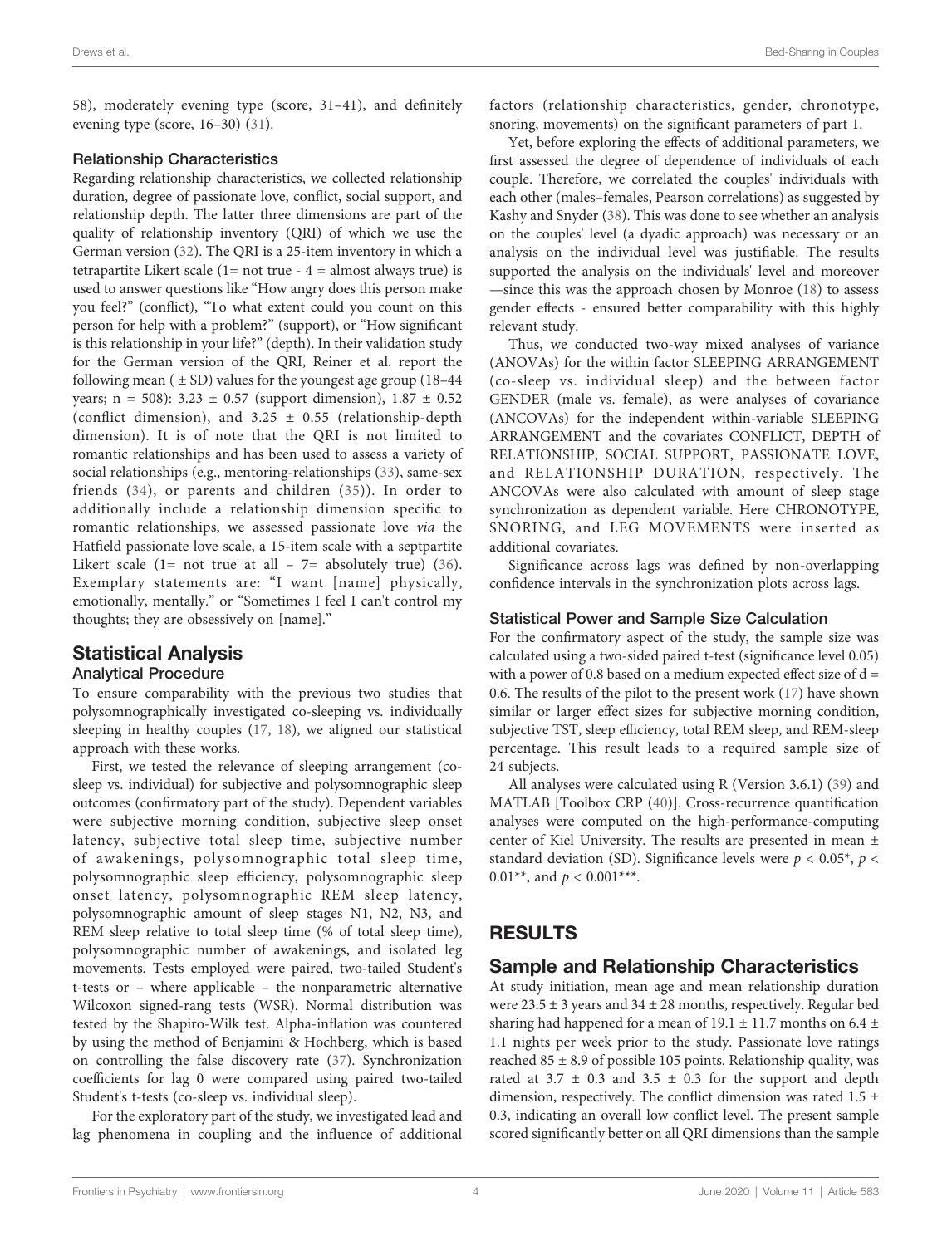of the validation study of the German QRI ([32\)](#page-10-0) (all ps < 0.001; one sample, two-tailed t-tests against the means of the respective dimension ratings in the validation study).

Chronotype ratings (D-MEQ scores) ranged from 37 to 68 with a mean of  $56 \pm 7.8$ . There was no significant difference between males and females ( $p = 0.704$ ). Within-couple differences in D-MEQ scores ranged from 0 to 31 (mean 7.9  $\pm$ 7.9; median 6.0). Seven couples had matching chronotypes, four differed by one category (either moderately morning type or moderately evening type vs. neither type), and one couple differed by two categories (moderate evening type vs. moderate morning type).

Detailed descriptive statistics of the sample are given in [Table 1](#page-2-0).

# Impact of a Partner's Presence on Classical Sleep Parameters and REM Sleep Fragmentation

Individual Sleep vs Co-Sleep

Detailed results comparing co-sleep vs. individual sleep are given in Table 2.

There were no significant differences between co-sleep and individual sleep regarding total sleep time, sleep efficiency, and sleep onset latency (Table 2). Therefore, only fractions of each sleep stage of total sleep time (% of total sleep time) were further analyzed.

Under the co-sleep condition, couples showed significantly higher percentages of REM sleep as compared to sleeping alone  $(23.0 \pm 4.2\% \text{ vs. } 21.0 \pm 4.2\%; p= 0.005, \text{ Table 2, Figure 1A}).$  $(23.0 \pm 4.2\% \text{ vs. } 21.0 \pm 4.2\%; p= 0.005, \text{ Table 2, Figure 1A}).$  $(23.0 \pm 4.2\% \text{ vs. } 21.0 \pm 4.2\%; p= 0.005, \text{ Table 2, Figure 1A}).$ Moreover, REM sleep in presence of a partner was significantly less fragmented as compared to sleeping without a partner in the same room (5.4  $\pm$  2.7 disruptions vs. 8.5  $\pm$  5.2 disruptions;  $p =$ 0.008, [Figure 1B](#page-5-0)). This translated into significantly longer

TABLE 2 | Subjective and objective sleep parameters individual sleep vs. co-sleep.

undisturbed, continuous REM sleep fragments  $(22.0 \pm 19.7)$ min vs.  $13.4 \pm 7.1$  min;  $p= 0.0006$ , [Figure 1C](#page-5-0)) during co-sleep. Also, co-sleeping was associated with a higher total number of leg movements (mean  $61.5 \pm 36.7$ ) as compared to individual sleep (mean 50.9  $\pm$  32.9;  $p = 0.007$ ; **Table 2**). Controlling for multiple testing reduced  $p$  values of REM sleep percentage, number of REM sleep disruptions, continuous REM sleep fragments, and leg movements but did not lead to non-significant results of previous significant findings (p values after correction: 0.03, 0.03, 0.01, and 0.03, respectively).

In contrast, no significant difference was observed in any other sleep stage or any other monitored parameter besides REM sleep and movements (all ps > 0.148, for details see Table 2).

#### Relevance of Gender and Relationship **Characteristics**

Correlating REM-sleep percentage of the couples' individuals with each other (males  $\sim$  females) did not render significant results. This was true for both, individual sleep ( $r = -0.26$ ;  $p =$ 0.419) and co-sleep ( $r = -0.36$ ;  $p = 0.257$ ). Both p values were higher than the "very liberal" ([38\)](#page-10-0) alpha of 0.25 which has been suggested as a reference in this type of calculation ([38](#page-10-0)). Therefore, we concluded that the assumption of independence of AN(C)OVA can be justified. The consequently conducted AN (C)OVAs showed a significant interaction effect of sleeping arrangement and the "social support" subscale of the QRI regarding the percentage amount of REM sleep  $(F(1,22) = 4.8,$  $p = 0.039$ , [Figure 2](#page-6-0))). No other relationship parameter (conflict, relationship depth, passionate love, relationship duration) interacted significantly with sleeping arrangement to explain the co-sleep-associated increase in REM sleep percentage of total sleep time (all Fs(1,22)  $\leq$  0.9, all ps  $\geq$  0.342). While the sleeping-arrangement variable represented a significant main

| Subjective parameters          | Mean  |       | <b>SD</b> |      | p value |  |  |  |
|--------------------------------|-------|-------|-----------|------|---------|--|--|--|
|                                |       | C     |           | С    |         |  |  |  |
| Morning condition              | 13.4  | 13.2  | 2.1       | 2.7  | 0.524   |  |  |  |
| Sleep onset latency [min]      | 20.2  | 18.1  | 14.4      | 13.3 | 0.511   |  |  |  |
| Sleep time [min]               | 481.9 | 479.4 | 32.9      | 32.4 | 0.485   |  |  |  |
| Number of awakenings [1/night] | 2.9   | 2.6   | 1.7       | 1.1  | 0.224   |  |  |  |
| Polysomnography                |       |       |           |      |         |  |  |  |
| Total sleep time [min]         | 467.6 | 467.1 | 27.0      | 20.6 | 0.423   |  |  |  |
| Sleep efficiency [%]           | 92.0  | 92.3  | 5.1       | 3.2  | 0.784   |  |  |  |
| Sleep onset latency [min]      | 10.6  | 11.8  | 7.6       | 11.3 | 0.657   |  |  |  |
| REM sleep latency [min]        | 95.4  | 98.2  | 40.1      | 36.5 | 0.852   |  |  |  |
| N1 sleep [% of sleep time]     | 8.4   | 7.7   | 3.6       | 2.2  | 0.325   |  |  |  |
| N2 sleep [% of sleep time]     | 46.0  | 44.7  | 5.3       | 6.7  | 0.255   |  |  |  |
| SWS [% of sleep time]          | 24.4  | 23.6  | 7.6       | 9.3  | 0.508   |  |  |  |
| REM [% of sleep time]          | 21.0  | 23.0  | 4.2       | 4.2  | 0.005   |  |  |  |
| Number of awakenings [1/night] | 23.5  | 25.8  | 7.4       | 7.1  | 0.148   |  |  |  |
| Isolated movements             | 50.9  | 61.5  | 32.9      | 36.7 | 0.007   |  |  |  |
| Apnea Hypopnea Index (AHI)     | 1.3   | 1.3   | 1.8       | 1.9  | 0.782   |  |  |  |
| Snoring events [1/night]       | 4.5   | 14.4  | 12.8      | 49.6 | 0.085   |  |  |  |

Individual sleep (I) and co-sleep (C) differed significantly with respect to %REM sleep and movements (bold p values). Given are mean and standard deviation (SD), tests employed were Wilcoxon signed-rank testes (p values in italics) or paired two-tailed Student's t-tests. Normal distribution was tested by the Shapiro-Wilk test (results not given).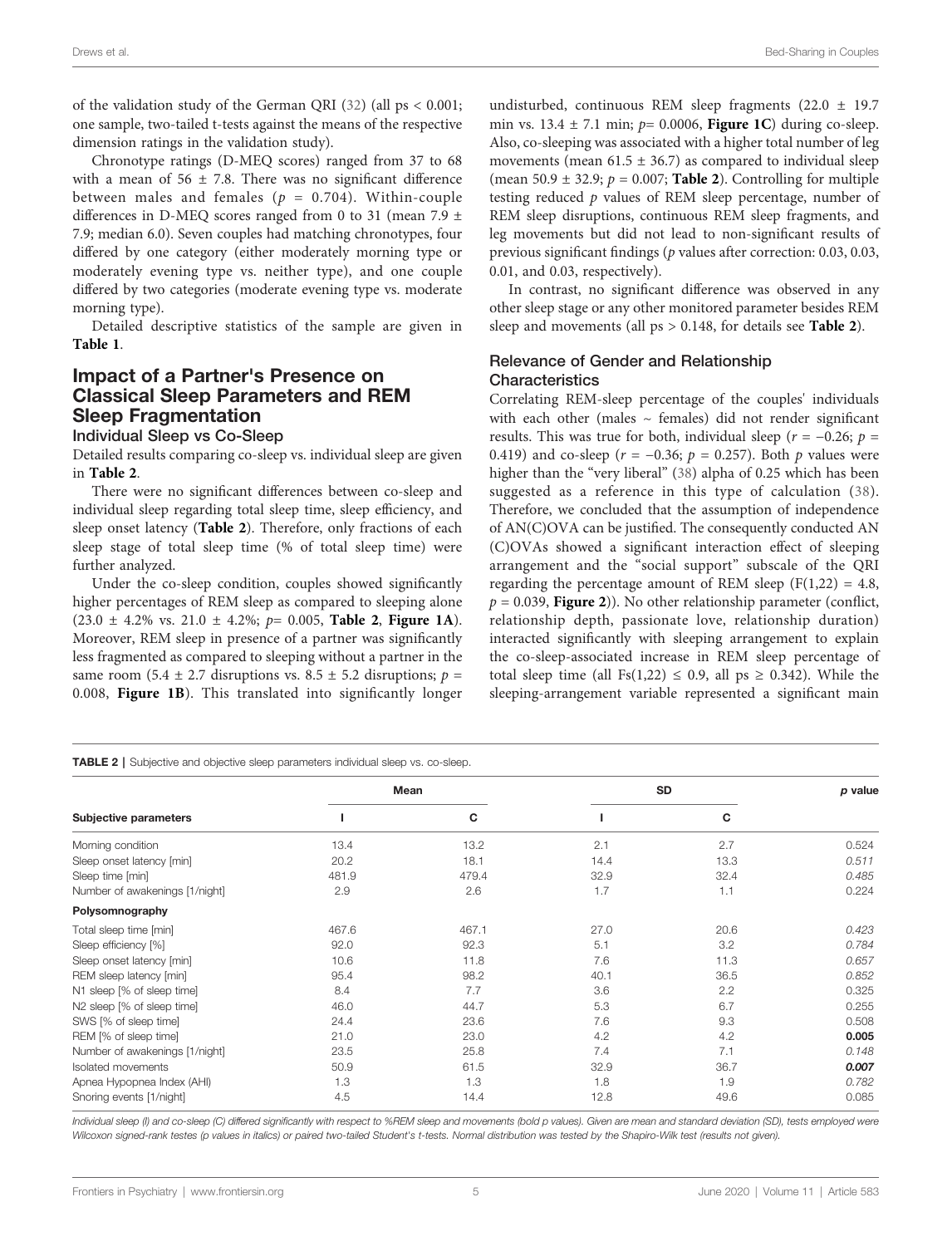<span id="page-5-0"></span>

FIGURE 1 | REM sleep alterations associated with the sleeping arrangement. (A) Co-sleep (red bars) is associated with an approximately 10% higher amount of relative REM duration (23  $\pm$  0.9% vs. 21  $\pm$  0.8%) as compared to sleeping alone (blue bars). No other sleep stage shows significant alterations associated with the sleeping arrangement. Given are means  $\pm$  SEM. REM sleep is less fragmented under the co-sleep condition [red bar, panel (B)] which results in markedly longer undisturbed continuous REM sleep sequences (C). Boxes represent first and third quartile (upper and lower margins) and median (bold horizontal line). N = 24, significance: \*\* < 0.01;  $*** < 0.001$ .

effect throughout all calculations (all Fs(1,22)  $\geq$  9.0, all ps  $\leq$ 0.007), none of the relationship characteristics did (all Fs(1,22)  $\leq$ 0.3, all  $ps \ge 0.567$ ).

Similarly, the gender variable did not yield significant interaction or main effects (all Fs(1,22)  $\leq$  0.1, all ps  $\geq$  0.762).

# Synchronization

#### Synchrony at the Same Point in Time

Coupling between partners was assessed using cross-recurrence quantification analysis ([40](#page-10-0)). First, we analyzed sleep stage synchrony at the same point in time without considering lag and lead phenomena ([Figure 3](#page-6-0)). Sleeping apart from each other was associated with  $36.6 \pm 6.0\%$  of the night being synchronized. That increased significantly ( $p = 0.005$ ) to 46.9  $\pm$  8.4% when a partner was present. Excluding wake resulted in  $40.1 \pm 7.1\%$  of epochs being synchronized during individual sleep and 47.5 ± 8.9% in co-sleep ( $p = 0.022$ ).

#### Lead and Lag Phenomena

[Figure 4](#page-7-0) shows the average degree of sleep stage coupling across lags for each sleeping arrangement. Regardless of whether or not wake was included in the analysis, co-sleeping was associated with an increase in sleep stage synchronization across lags, peaking at lag 0 ([Figures 4A, B](#page-7-0), black lines). During individual sleep, only a minimal peak at lag 0 could be observed if wake was included ([Figure 4A](#page-7-0), gray line). If wake was excluded any dynamics in coupling across lags was missing ([Figure 4B](#page-7-0), gray line). It seems likely that the minimal peak during individual sleep including wake was due to wake before sleep onset.

Regarding statistical significance of coupling across lags, [Figures 4C, D](#page-7-0) show that the increase in coupling of sleep stages during co-sleep vs. individual sleep reached significance at approximately lag  $\pm 10$  min (including wake) and lag  $\pm 5$  min (excluding wake), respectively.

#### Relationship Characteristics, Chronotype Similarity, Leg Movements, and Snoring

Finally, we investigated whether relationship characteristics, similar chronotypes, acoustic (snoring) or movement stimuli influence synchronization. With synchrony at lag 0 (excluding wake) as dependent variable, there was a significant main effect of the mean relationship depth between the partners  $(F(1,10) =$ 6.0,  $p = 0.035$ ). The relationship between synchronization, depth of relationship, and sleeping arrangement is given in [Figure 5](#page-8-0). None of the other analyzed parameters (social support, conflict, passionate love, relationship duration, chronotype similarity, snoring, or leg movements) yielded significant main effects or interactions (all Fs  $(1,10) \le 2.8$ , all ps  $\ge 0.127$ ). In all investigated cases, sleeping arrangement represented a significant main effect (all Fs  $(1,10) \ge 6.6$ , all ps  $\le 0.028$ ).

# **DISCUSSION**

The present work expands and complements the two previous studies that have polysomnographically investigated co-sleep vs. individual sleep of couples ([17](#page-10-0), [18](#page-10-0)). It includes relationship characteristics, chronotype, and gender in the analysis. Also, it clarifies contradictory findings of the previous works:

In a small pilot study, our group reported co-sleeping to be associated with a greater amount of REM sleep, SWS, total sleep time, a higher sleep efficiency, shorter N2 and N3 latencies as well as subjectively improved sleep quality ([17](#page-10-0)). In contrast, Monroe's early sleep-laboratory-based study in 14 married good-sleeping young couples reported more moderate alterations ([18\)](#page-10-0). Except for a greater amount of REM sleep and awakenings and lower levels of S4 sleep during co-sleep no other subjective or objective sleep parameter was subject to partner-associated alterations. Also, there was no significant interaction of sleeping arrangement and gender regarding any sleep parameter [\(18\)](#page-10-0). The present study supports Monroe's work to a large extent. This concerns parameters that are insusceptible to a changing sleeping arrangement, parameters that undergo partner-associated alterations, as well as a lacking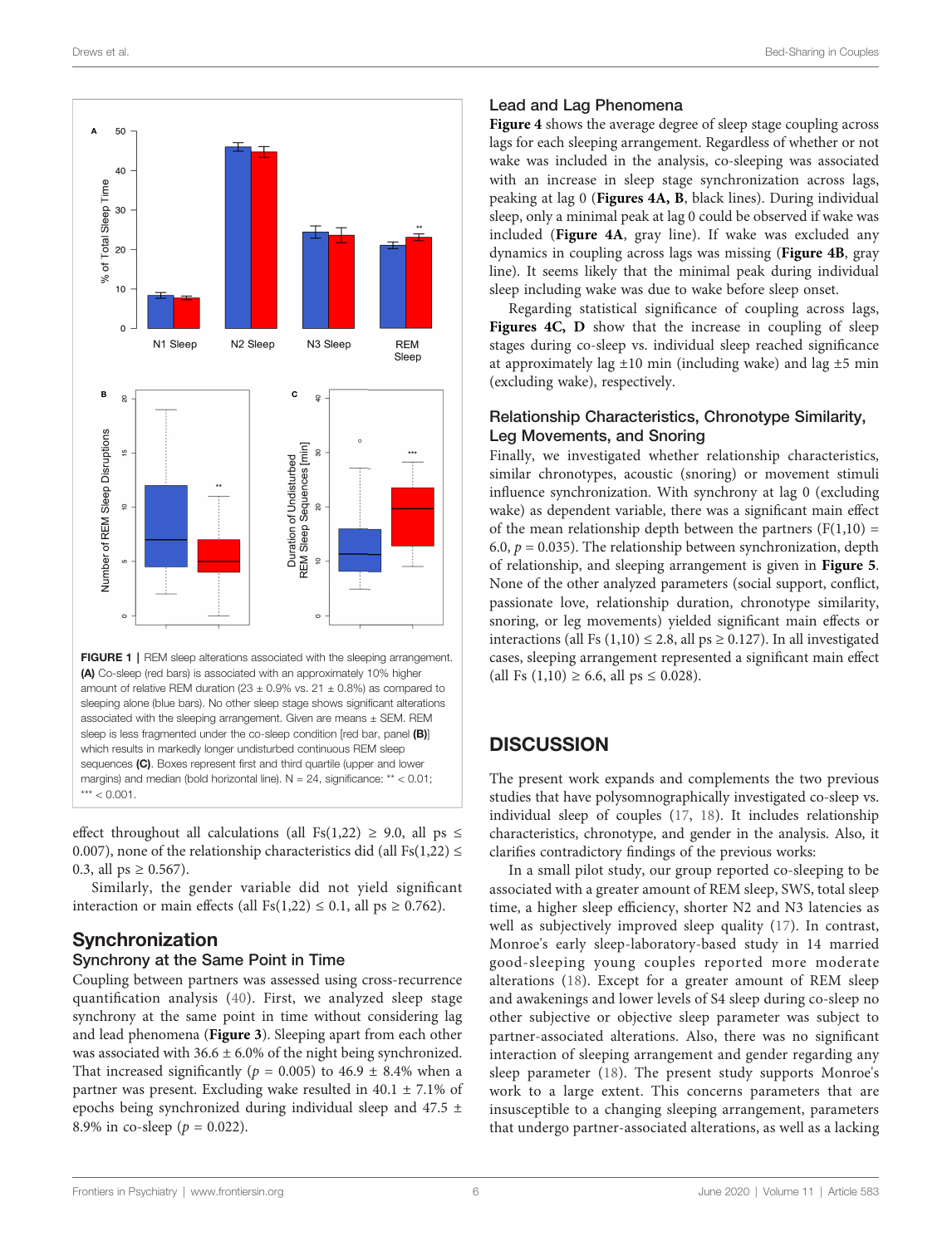<span id="page-6-0"></span>

difference in % REM sleep between co-sleep (red dots) and individual sleep (blue dots) than individuals with optimal social support. Pearson's correlations are nonsignificant for either of the both sleeping arrangements (individual sleep (blue line):  $r = 0.12$ ;  $p = 0.567$ ; co-sleep (red line):  $r = -0.21$ ;  $p = 0.329$ . Note, that the individual with the lowest social support score (3.0) is still on the very supportive side. This translates into significant differences in the sub-optimal social support group in a median-split analysis of co-sleep (B).  $N = 24$ , significance  $* < 0.05$ , given are mean  $\pm$  SEM (B).

interaction of sleeping arrangement and gender. (It is of note that S4 sleep was not assessed in the present study due to differing sleep stage classifications, and the negative findings of the interaction analyses need to be treated cautiously due to a small sample size).



FIGURE 3 | Synchronization of sleep stages at lag 0 (complete synchronization). Complete, direct synchronization of sleep stages is significantly increased in co-sleep (red bars) as compared to sleeping alone (blue bars) resulting in nearly half of the night's sleep being synchronized. The synchronization during co-sleep is independent of inclusion or exclusion of wake.  $N = 12$ , significance:  $* < 0.05$ ;  $** < 0.01$ , given are means  $\pm$  SEM.

Besides these differences between the previous works, there is one sleeping-arrangement-dependent alteration in objective sleep parameters that is present across both previous studies and the present work: a greater amount of REM sleep during cosleep. Interestingly, this partner-effect on REM sleep doesn't seem to be limited to humans. It has recently been reported for the hyrax, a socially living mammal [\(41\)](#page-10-0). The authors of that study propose a biophysical mechanism, namely a partnerdriven stabilization of ambient temperature as being causative for the promotion of REM sleep [\(41](#page-10-0)). Our analyses suggest psychosocial factors, i.e., social support, to be relevant, too. Another potential mechanism to be considered in future studies is how a partner alters stress levels before and during sleep. Presence of a partner might facilitate perceiving a sleeping environment as "safe", whereas sleep in isolation might represent a stressor. Psychosocial stress has been reported to fragment REM sleep and might promote insomnia ([42\)](#page-10-0). Moreover, it has been shown in rats that sociality improves stress resilience by stabilizing REM sleep. After receiving electric shocks for purpose of fear conditioning, socially isolated rats reacted to that stressor with fragmented REM sleep. In contrast, rats that were having contact to a partner showed increased and undisturbed REM sleep ([43](#page-10-0)).

Beyond the significant overlaps between Monroe's and the present work there are few but noteworthy differences. First, unlike Monroe, we do not find a significant difference in awakenings between individual sleep and co-sleep. It is however of note, that co-sleepers do wake up more often in the present study and albeit not statistically significant ( $p = 0.15$ ) a Cohen's d of 0.5 indicates a medium effect size. (The effect size was calculated in R using the lsr and pwr packages). Second, Monroe does not report limb movements which in the present study are significantly more frequent during co-sleep as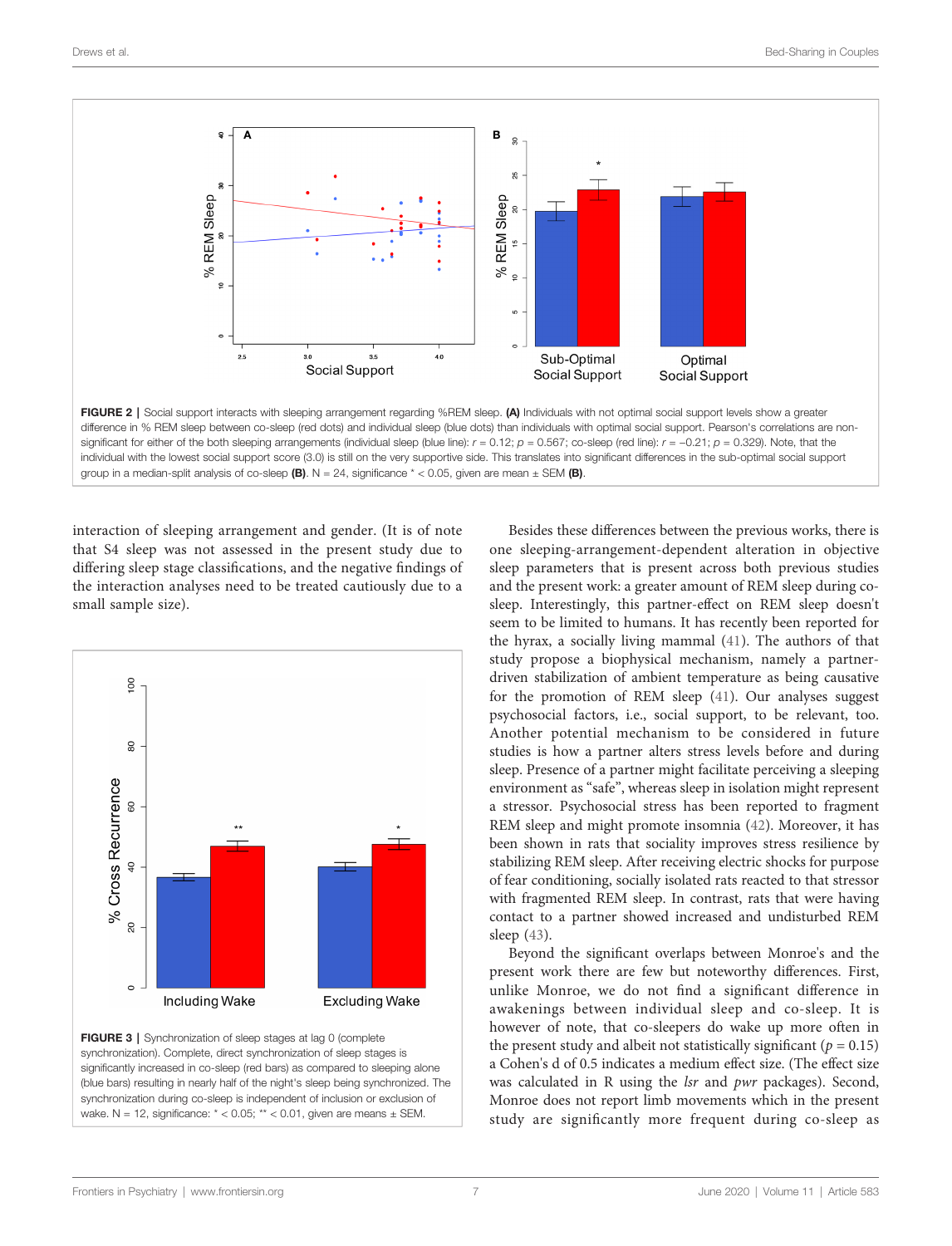<span id="page-7-0"></span>

compared to individual sleep. This finding is in line with actigraphic studies of co-sleeping couples ([3\)](#page-9-0) and illustrates the pitfalls of interpreting actigraphic data. The increase in actigraphic movements has led to the conclusion that bedsharing disturbs sleep objectively [e.g., [\(44](#page-10-0))]. The present study – together with Monroe's work—challenges that view: despite the increase of movements (and awakenings), sleep architecture, and sleep-stage physiology remain intact during co-sleep, and REM sleep is stabilized and promoted. Thus, the present work supports Monroe's conclusion that the presence or absence of a partner might induce alterations that are distinct from the usual correlates of good and bad sleep [\(18](#page-10-0)).

Regarding the implications of these findings, two seem particularly relevant. First, REM sleep is known to benefit memory formation particularly of emotionally salient [\(45](#page-10-0), [46\)](#page-10-0) and episodic memories [\(47](#page-10-0)) [for review see [\(9\)](#page-9-0)]. The latter [\(48\)](#page-10-0) or both [\(49](#page-10-0)) have been linked to sociality. Moreover, imaging studies show that REM sleep is associated with an activation of among others—the amygdala and the medial prefrontal cortex, the latter of which is part of the theory-of-mind network and therefore highly important for social cognition [\(50](#page-10-0)). Therefore, REM sleep might increase our preparedness and fitness to navigate the social world. Connecting this hypothesis to the findings of our study leads

us to propose the existence of a positive feedback loop of REMsleep-sociality interactions: social sleep enhances and stabilizes REM sleep which in turn enhances our ability to interact socially.

The second implication concerns potential mental health effects of the here reported findings. Partnerships have been shown to protect from mental illness (1) and it has been argued that sleep might be a mediator of health effects of relationships (2). On a sleep stage level, REM sleep might be of particular interest in this context. REM sleep is related to dissolving emotional stress ([51\)](#page-10-0) and balancing fear-related amygdala reactiveness [\(52](#page-10-0), [53](#page-10-0)). Moreover, REM sleep fragmentation is related to insomnia ([42\)](#page-10-0), which in turn is a risk factor for developing a mental illness [e.g., insomnia doubles the risk for depression [\(54](#page-10-0))]. Therefore, REM-sleep stabilization due to cosleep might mediate (or moderate) the established effect of partnerships on mental health.

Besides displaying neurophysiological changes (increased and stabilized REM sleep), sleeping in company is subject to interactive dyadic effects. Recently, the combination of dual simultaneous polysomnography and cross-recurrence quantification analysis has been established by our group in order to study sleep-stage synchronization of co-sleeping couples [\(17\)](#page-10-0). The present study reports increased sleep-stage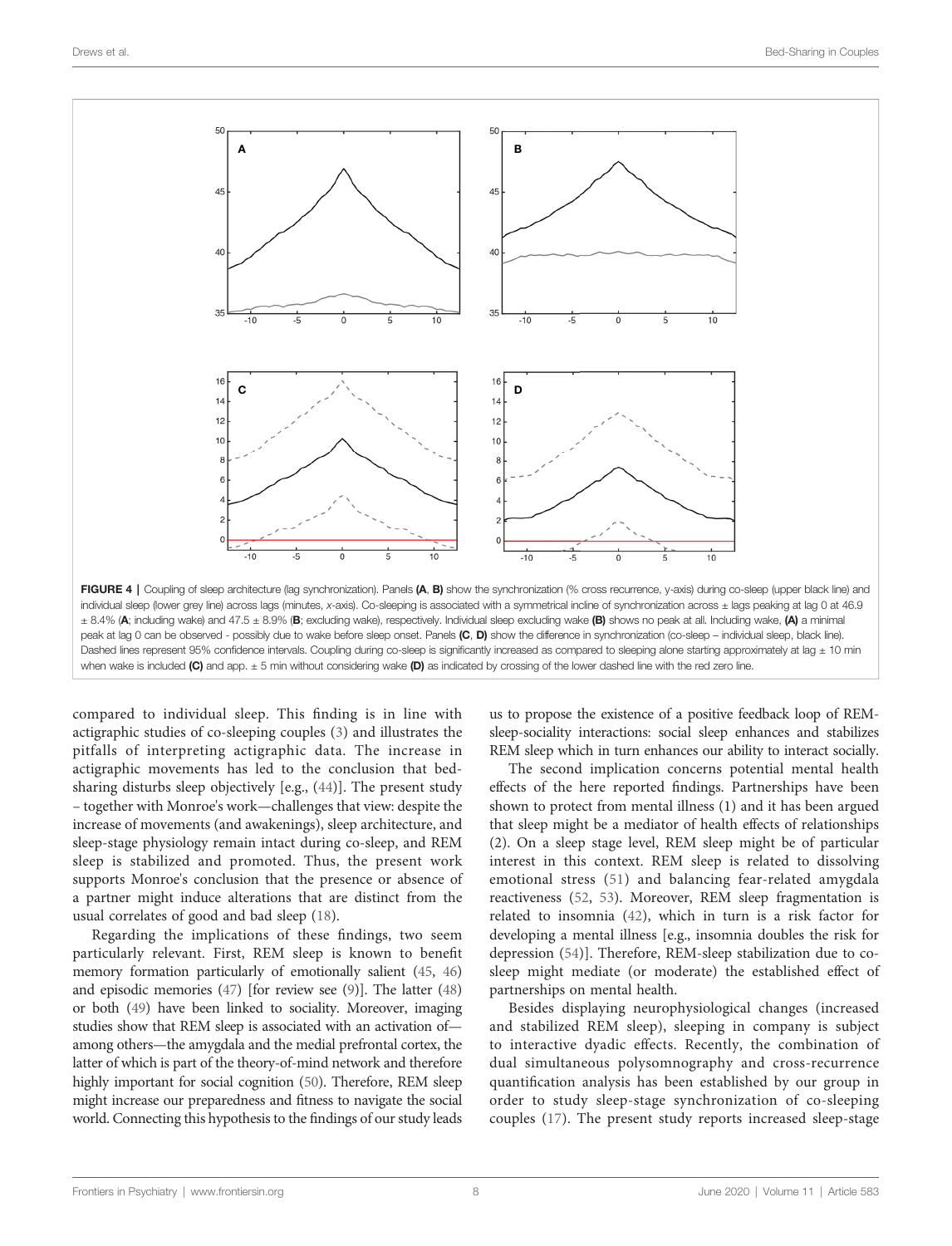<span id="page-8-0"></span>

individual sleep= blue dots) resulting in significant main effects of sleeping arrangement (F(1:10)= 6.585;  $p = 0.028$ ), and relationship depth (F(1:10) = 5.976;  $p = 0.035$ ) with no significant interaction (F(1:10) = 0.224;  $p = 0.646$ ). Pearson's correlations of the respective sleeping arrangements are  $r = 0.45$ ;  $p = 0.138$  for individual sleep (blue line) and  $r = 0.52$ ;  $p = 0.083$  for co-sleep (red line)  $N = 12$ .

synchronization independent of wake between co-sleeping partners as compared to sleeping alone. That basic finding reproduces prior findings ([17\)](#page-10-0) and adds important insights to the understanding of co-sleep. First, unlike the previous study, the subjective and objective sleep data in the present work do not indicate a general improvement in sleep quality by cosleeping. Therefore, it can be ruled out that the increase in synchrony is a mere byproduct of better (i.e., less disturbed) sleep. Second, we show that coupling of sleep stages is not only a matter of direct synchrony, but spans  $a \pm 5$  min interval around lag 0. Third and fourth, synchronization is positively related to perceived relationship depth and independent of chronotype similarity. While the present study is the first to report this for sleep-stage synchrony, and thus for neuronal synchronization during sleep the latter both findings have been reported for actigraphically measured sleep-wake patterning in couples [\(7\)](#page-9-0). Moreover, the relevance of relationship characteristics links sleep-stage synchrony to neuronal synchronization during wakefulness which has been reported to be modulated by affection and attachment style [\(55](#page-11-0)). That seems to be of great interest as neural synchronization during wake is relevant to core processes of human sociality such as interactive teaching and learning ([56](#page-11-0)), joint action [\(57](#page-11-0), [58](#page-11-0)), prosociality ([59](#page-11-0)), or emergence of leadership in groups ([60](#page-11-0)). Moreover, interpersonal synchronization has been linked to increased

prosocial behavior, perceived social bonding, social cognition, and positive affect [for review see [\(19\)](#page-10-0)]. The latter both are frequently impaired in mental illnesses such as schizophrenia and depressive disorder. Therefore, our results call for further investigating the role of sleep-related synchronization in mental illness. Given that there is in fact an observable relation of synchronization during sleep and mental-illness parameters (e.g., symptom severity, social functioning), synchronization might—depending on the causal direction—either represent another mechanism through which co-sleeping with a partner prevents mental illness and its social consequences, or it might be a symptom of mental illness that could represent a link between individual sleep disturbances and social deficits. Additionally, our findings might stimulate new research into mechanisms that underlie synchronization during wake since eye-to-eye contact [\(55,](#page-11-0) [61\)](#page-11-0) or shared intentionality [\(58\)](#page-11-0) – that are major mechanism how individuals synchronize – are not present or largely reduced during sleep.

While the findings of the present work are important, and the present study has some strengths (e.g., the methodological setup including a well-controlled lab-setting, the sufficient statistical power for direct comparison of sleep parameters, and advanced statistical analyses allowing for the analysis of lead and lag phenomena, or the inclusion of relationship characteristics, chronotype, and gender) it is also limited to some respects that are mostly related to the explorative nature of some of the analyses.

The first limitation concerns the methodology. Laboratorybased polysomnography allows for high-quality and in-depth assessment of sleep. Yet, we can only speculate how our results relate to actigraphy which has been used by other works investigating couples' sleep in a more natural setting and over a longer period ([3](#page-9-0), [4](#page-9-0), [62\)](#page-11-0). A combination of inlab polysomnography and 2 weeks of actigraphy would have allowed for integrating the actigraphic and polysomnographic literature on couples' sleep. A second limitation, that is related to the methodological setup, is the comparably small sample size for conducting two-way mixed ANOVAs and ANCOVAs. Thus, negative findings in the exploratory part of the present work need to be treated cautiously. Also, we did not adjust for multiple testing in the exploratory part in order to not reject possible effects prematurely. Therefore, future studies with an increased sample size should retest some of our findings regarding the effect of sound (snoring), movements, and chronotype similarity on interpersonal synchronization. This holds also true for relationship quality. Moreover, a wider range of relationship characteristics could be included in future works. Third, we did not analyze the data on a dyadic level. This was done to ensure comparability with the previous polysomnographic studies. Also, we tested and confirmed that this approach is adequate since independence of the data was not to be rejected after correlating the partners with each other. Nevertheless, a dyadic statistical approach [as e.g., presented by Kenny [\(63\)](#page-11-0)] might render interesting insights into couple dynamics during sleep, and future studies with an increased sample size should consider this approach. Fourth,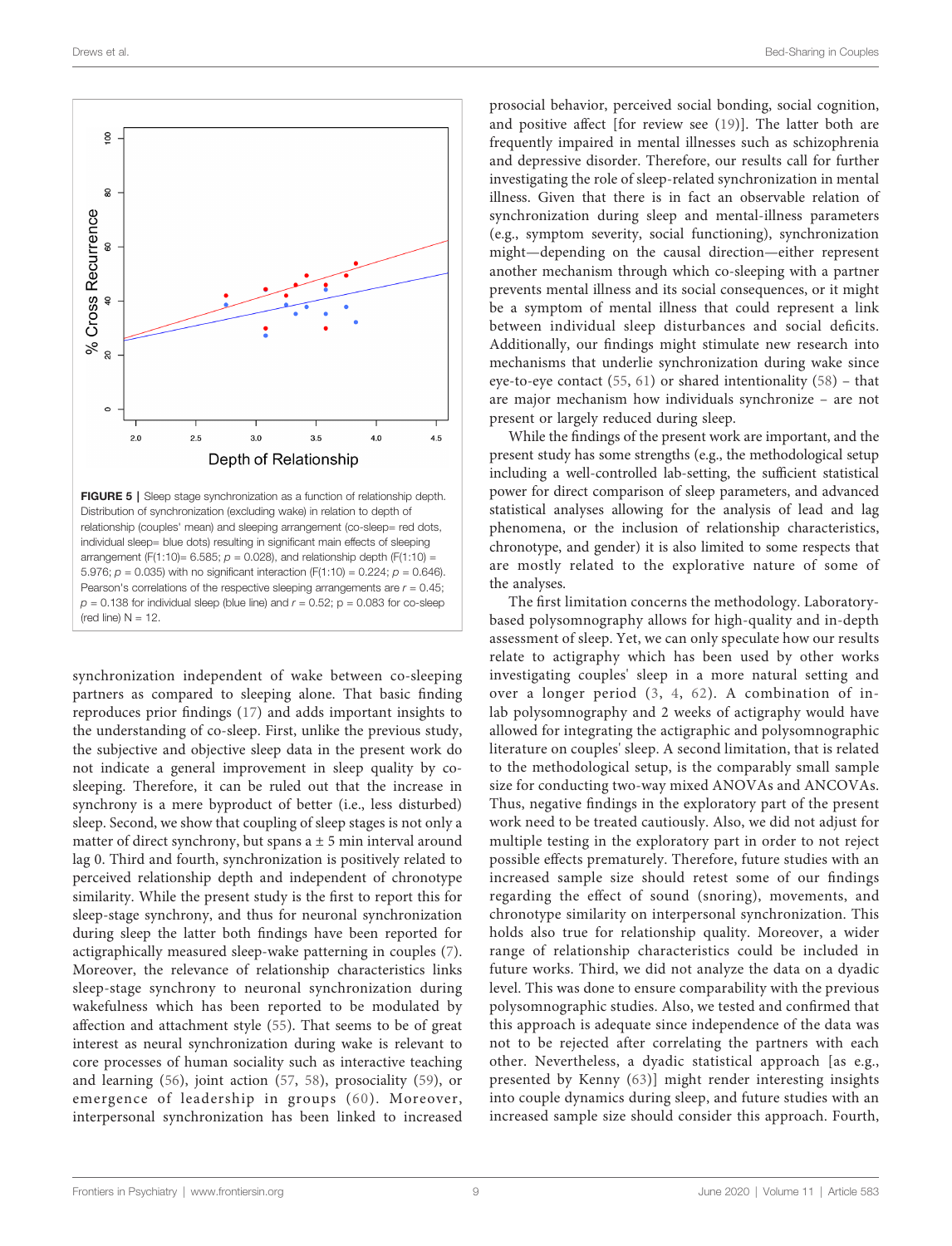<span id="page-9-0"></span>while there is good reason to believe that a more stable REM sleep would impact REM-sleep-dependent outcomes such as memory consolidation, dissolving of emotional stress or fearrelated amygdala reactiveness – we did not test for such effects. The fifth limitation concerns the question of generalizability. We investigated young healthy heterosexual human couples in a lab-setting. Even though a social-sleep-related increase in REM sleep has been reported for other mammals ([41](#page-10-0)), it is unclear whether a similar pattern of stabilized REM sleep, no other sleep stage alterations, increased movements or awakenings, and sleep-stage synchronization similarly occurs in other species, age groups, couples including one suffering from a disease, or in other social sleep constellations such as homosexual couples. Also, it is unclear whether the findings would also be present in a non-lab-setting i.e., at home. It is, however, of note that there are also good reasons to believe that the effect would be more pronounced in the usual home environment, e.g., the use of two-duvets in the present study or a presumably less intimate behavior in the lab.

In conclusion, despite some limitations the presented study reports novel findings regarding co-sleep-associated changes in sleep architecture and synchronization. Social support and relationship depth might be important co-factors. Thereby, the present study raises important questions to be elucidated in the future, namely, whether the co-sleeping-induced REM sleep stabilization is i) part of an evolutionary important positive feedback loop of sleep and sociality, and (ii) alongside with interpersonal synchronization—a mechanism through which relationships prevent mental illness.

# DATA AVAILABILITY STATEMENT

The datasets generated for this study are available on request to the corresponding author.

## **REFERENCES**

- 1. Braithwaite S, Holt-Lunstad J. Romantic relationships and mental health. Curr Opin Psychol (2017) 13:120–5. doi: [10.1016/j.copsyc.2016.04.001](https://doi.org/10.1016/j.copsyc.2016.04.001)
- 2. Troxel WM. It's More than Sex: Exploring the Dyadic Nature of Sleep and Implications for Health. Psychosom Med (2010) 72(6):578–86. doi: [10.1097/](https://doi.org/10.1097/PSY.0b013e3181de7ff8) [PSY.0b013e3181de7ff8](https://doi.org/10.1097/PSY.0b013e3181de7ff8)
- 3. Pankhurst FP, Horne JA. The influence of bed partners on movement during sleep. Sleep (1994) 17(4):308–15. doi: [10.1093/sleep/17.4.308](https://doi.org/10.1093/sleep/17.4.308)
- 4. Dittami J, Keckeis M, Machatschke I, Katina S, Zeitlhofer J, Kloesch G. Sex differences in the reactions to sleeping in pairs versus sleeping alone in humans. Sleep Biol Rhythms (2007) 5(4):271–6. doi: [10.1111/j.1479-](https://doi.org/10.1111/j.1479-8425.2007.00320.x) [8425.2007.00320.x](https://doi.org/10.1111/j.1479-8425.2007.00320.x)
- 5. Spiegelhalder K, Regen W, Siemon F, Kyle SD, Baglioni C, Feige B, et al. Your Place or Mine? Does the Sleep Location Matter in Young Couples? Behav Sleep Med (2015) 15(2):87–96. doi: [10.1080/15402002.2015.](https://doi.org/10.1080/15402002.2015.1083024) [1083024](https://doi.org/10.1080/15402002.2015.1083024)
- 6. Chen J-H, Waite LJ, Lauderdale DS. Marriage, Relationship Quality, and Sleep among U.S. Older Adults. J Health Soc Behav (2015) 56(3):356–77. doi: [10.1177/0022146515594631](https://doi.org/10.1177/0022146515594631)
- 7. Gunn HE, Buysse DJ, Hasler BP, Begley A, Troxel WM. Sleep Concordance in Couples is Associated with Relationship Characteristics. Sleep (2015) 38 (6):933–9. doi: [10.5665/sleep.4744](https://doi.org/10.5665/sleep.4744)

# ETHICS STATEMENT

The studies involving human participants were reviewed and approved by Ethik-Kommission der Medizinischen Fakultät der Christian-Albrechts-Universität zu Kiel. The participants (on patients were included) provided their written informed consent to participate in this study.

# AUTHOR CONTRIBUTIONS

Conceptualization: HD, PM, SW, AR, RG. Design and methodology: HD, PM, AR, RG, SW, SLW, PCB, HB-J, PB. Conduction of the study: PB, HB-J, HD. Statistical analysis and interpretation: HD, SW. Writing—original draft preparation: HD. Writing—review and editing: SW, PB, HB-J, SLW, PM, PCB, JL, RG. Resources: RG. Supervision: RG, AR. All authors contributed to the article and approved the submitted version.

# FUNDING

The study was funded by own resources of the Department of Psychiatry and Psychotherapy, Christian-Albrechts-University Kiel, Kiel, Schleswig-Holstein, Germany. Open access publishing was supported by the German Research Foundation (DFG) within the funding programme "Open Access Publizieren".

# ACKNOWLEDGMENTS

We thank Dr. Iris Reiner for kindly providing the German version of the Quality of Relationship Inventory, Dr. Simone Knief for assisting with the high-performance computing system, and Elfriede Fritzer for the valuable statistical feedback.

- 8. El-Sheikh M, Kelly R, Rauer A. Quick to berate, slow to sleep: interpartner psychological conflict, mental health, and sleep. Health Psychol (2013) 32 (10):1057–66. doi: [10.1037/a0031786](https://doi.org/10.1037/a0031786)
- 9. Boyce R, Williams S, Adamantidis A. REM sleep and memory. Curr Opin Neurobiol (2017) 44:167–77. doi: [10.1016/j.conb.2017.05.001](https://doi.org/10.1016/j.conb.2017.05.001)
- 10. Della Monica C, Johnsen S, Atzori G, Groeger JA, Dijk D-J. Rapid Eye Movement Sleep, Sleep Continuity and Slow Wave Sleep as Predictors of Cognition, Mood, and Subjective Sleep Quality in Healthy Men and Women, Aged 20-84 Years. Front Psychiatry (2018) 9:255. doi: [10.3389/fpsyt.2018.00255](https://doi.org/10.3389/fpsyt.2018.00255)
- 11. Diekelmann S, Born J. The memory function of sleep. Nat Rev Neurosci (2010) 11(2):114–26. doi: [10.1038/nrn2762](https://doi.org/10.1038/nrn2762)
- 12. Feld GB, Born J. Sculpting memory during sleep: concurrent consolidation and forgetting. Curr Opin Neurobiol (2017) 44:20–7. doi: [10.1016/j.conb.2017.02.012](https://doi.org/10.1016/j.conb.2017.02.012)
- 13. van Dongen EV, Takashima A, Barth M, Zapp J, Schad LR, Paller KA, et al. Memory stabilization with targeted reactivation during human slow-wave sleep. Proc Natl Acad Sci USA (2012) 109(26):10575–80. doi: [10.1073/](https://doi.org/10.1073/pnas.1201072109) [pnas.1201072109](https://doi.org/10.1073/pnas.1201072109)
- 14. Léger D, Debellemaniere E, Rabat A, Bayon V, Benchenane K, Chennaoui M. Slow-wave sleep: From the cell to the clinic. Sleep Med Rev (2018) 41:113–32. doi: [10.1016/j.smrv.2018.01.008](https://doi.org/10.1016/j.smrv.2018.01.008)
- 15. Drews HJ, Wiesner CD, Bethke-Jaenicke C, Weinhold SL, Baier PC, Göder R. Slow-wave sleep predicts long-term social functioning in severe mental illness. PloS One (2018) 13(8):e0202198. doi: [10.1371/journal.pone.0202198](https://doi.org/10.1371/journal.pone.0202198)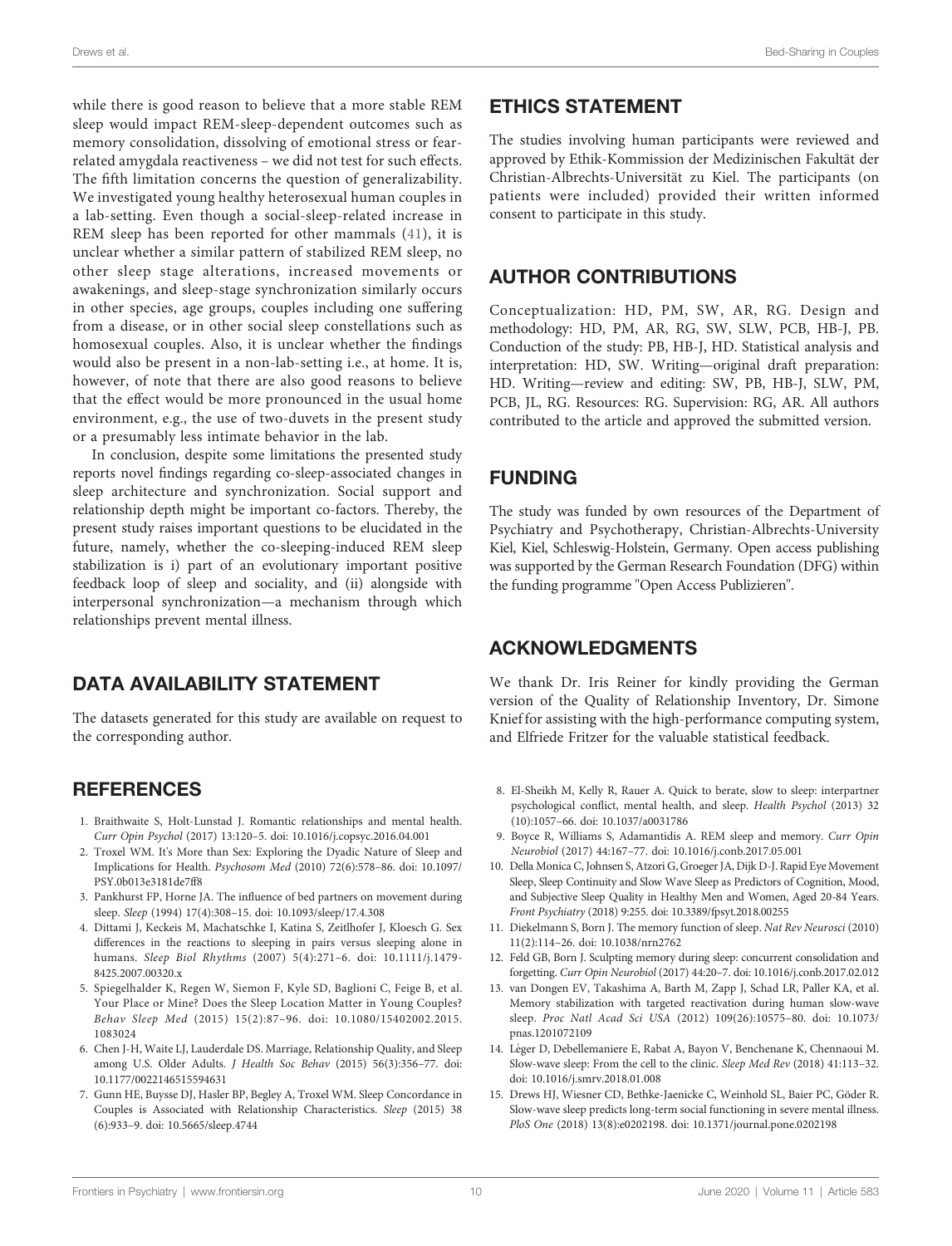- <span id="page-10-0"></span>16. Baglioni C, Nanovska S, Regen W, Spiegelhalder K, Feige B, Nissen C, et al. Sleep and mental disorders: A meta-analysis of polysomnographic research. Psychol Bull (2016) 142(9):969–90. doi: [10.1037/bul0000053](https://doi.org/10.1037/bul0000053)
- 17. Drews HJ, Wallot S, Weinhold SL, Mitkidis P, Baier PC, Roepstorff A, et al. "Are We in Sync with Each Other?" Exploring the Effects of Cosleeping on Heterosexual Couples' Sleep Using Simultaneous Polysomnography: A Pilot Study. Sleep Disord (2017) 2017:e8140672. doi: [10.1155/2017/8140672](https://doi.org/10.1155/2017/8140672)
- 18. Monroe LJ. Transient Changes in Eeg Sleep Patterns of Married Good Sleepers: The Effects of Altering Sleeping Arrangement. Psychophysiology (1969) 6(3):330–7. doi: [10.1111/j.1469-8986.1969.tb02910.x](https://doi.org/10.1111/j.1469-8986.1969.tb02910.x)
- 19. Mogan R, Fischer R, Bulbulia JA. To be in synchrony or not? A meta-analysis of synchrony's effects on behavior, perception, cognition and affect. J Exp Soc Psychol (2017) 72:13–20. doi: [10.1016/j.jesp.2017.03.009](https://doi.org/10.1016/j.jesp.2017.03.009)
- 20. Marwan N, Carmen Romano M, Thiel M, Kurths J. Recurrence plots for the analysis of complex systems. Phys Rep (2007) 438(5):237–329. doi: [10.1016/](https://doi.org/10.1016/j.physrep.2006.11.001) [j.physrep.2006.11.001](https://doi.org/10.1016/j.physrep.2006.11.001)
- 21. Beck AT, Ward CH, Mendelson M, Mock J, Erbaugh J. An Inventory for Measuring Depression. Arch Gen Psychiatry (1961) 4(6):561–71. doi: [10.1001/](https://doi.org/10.1001/archpsyc.1961.01710120031004) [archpsyc.1961.01710120031004](https://doi.org/10.1001/archpsyc.1961.01710120031004)
- 22. Saunders JB, Aasland OG, Babor TF, de la Fuente JR, Grant M. Development of the Alcohol Use Disorders Identification Test (AUDIT): WHO Collaborative Project on Early Detection of Persons with Harmful Alcohol Consumption–II. Addiction (1993) 88(6):791–804. doi: [10.1111/j.1360-](https://doi.org/10.1111/j.1360-0443.1993.tb02093.x) [0443.1993.tb02093.x](https://doi.org/10.1111/j.1360-0443.1993.tb02093.x)
- 23. Annaheim B, Scotto TJ, Gmel G. Revising the Cannabis Use Disorders Identification Test (CUDIT) by means of Item Response Theory. Int J Methods Psychiatr Res (2010) 19(3):142–55. doi: [10.1002/mpr.308](https://doi.org/10.1002/mpr.308)
- 24. Buysse DJ, Reynolds CF, Monk TH, Berman SR, Kupfer DJ. The Pittsburgh Sleep Quality Index: a new instrument for psychiatric practice and research. Psychiatry Res (1989) 28(2):193–213. doi: [10.1016/0165-1781\(89\)90047-4](https://doi.org/10.1016/0165-1781(89)90047-4)
- 25. Johns MW. A new method for measuring daytime sleepiness: the Epworth sleepiness scale. Sleep (1991) 14(6):540–5. doi: [10.1093/sleep/14.6.540](https://doi.org/10.1093/sleep/14.6.540)
- 26. Hertenstein E, Gabryelska A, Spiegelhalder K, Nissen C, Johann AF, Umarova R, et al. Reference Data for Polysomnography-Measured and Subjective Sleep in Healthy Adults. J Clin Sleep Med (2018) 14(4):523–32. doi: [10.5664/](https://doi.org/10.5664/jcsm.7036) [jcsm.7036](https://doi.org/10.5664/jcsm.7036)
- 27. Berry R, Brooks R, Gamaldo C, Harding S, Marcus C, Vaughn B. The AASM Manual for the Scoring of Sleep and Associated Events: Rules, Terminology and Technical Specifications, Version 2.0. Darien, Illinois: American Academy of Sleep Medicine (2012).
- 28. Wallot S, Leonardi G. Analyzing Multivariate Dynamics Using Cross-Recurrence Quantification Analysis (CRQA), Diagonal-Cross-Recurrence Profiles (DCRP), and Multidimensional Recurrence Quantification Analysis (MdRQA) – A Tutorial in R. Front Psychol (2018) 9. doi: [10.3389/](https://doi.org/10.3389/fpsyg.2018.02232) [fpsyg.2018.02232](https://doi.org/10.3389/fpsyg.2018.02232)
- 29. Hoffmann R, Müller T, Hajak G, Cassel W. DGSM Abend-/ Morgenprotokolle. Schwalmstadt-Treysa: German Sleep Society; (1997).
- 30. Griefahn B, Künemund C, Bröde P, Mehnert P. Zur Validität der deutschen Übersetzung des Morningness-Eveningness-Questionnaires von Horne und Östberg. Somnologie (2001) 5(2):71–80. doi: [10.1046/j.1439-054X.](https://doi.org/10.1046/j.1439-054X.2001.01149.x) [2001.01149.x](https://doi.org/10.1046/j.1439-054X.2001.01149.x)
- 31. Horne JA, Ostberg O. A self-assessment questionnaire to determine morningness-eveningness in human circadian rhythms. Int J Chronobiol (1976) 4(2):97–110.
- 32. Reiner I, Beutel M, Skaletz C, Brähler E, Stöbel-Richter Y. Validating the German Version of the Quality of Relationship Inventory: Confirming the Three-Factor Structure and Report of Psychometric Properties. PloS One (2012) 7(5):e37380. doi: [10.1371/journal.pone.0037380](https://doi.org/10.1371/journal.pone.0037380)
- 33. Madia BP, Lutz CJ. Perceived Similarity, Expectation-Reality Discrepancies, and Mentors' Expressed Intention to Remain in Big Brothers/Big Sisters Programs. J Appl Soc Psychol (2004) 34(3):598–623. doi: [10.1111/j.1559-](https://doi.org/10.1111/j.1559-1816.2004.tb02562.x) [1816.2004.tb02562.x](https://doi.org/10.1111/j.1559-1816.2004.tb02562.x)
- 34. Grissett NI, Norvell NK. Perceived social support, social skills, and quality of relationships in bulimic women. J Consult Clin Psychol (1992) 60(2):293–9. doi: [10.1037/0022-006X.60.2.293](https://doi.org/10.1037/0022-006X.60.2.293)
- 35. Jung S, Jopp DS. Adult Children's Relationship to Parent Influences Their Views on Aging and Attitude Toward Own Aging. Int J Aging Hum Dev (2019). 89(3):231–56. doi: [10.1177/0091415018784703](https://doi.org/10.1177/0091415018784703)
- 36. Hatfield E, Sprecher S. Measuring passionate love in intimate relationships. J Adolesc (1986) 9(4):383–410. doi: [10.1016/S0140-1971\(86\)80043-4](https://doi.org/10.1016/S0140-1971(86)80043-4)
- 37. Benjamini Y, Hochberg Y. Controlling the False Discovery Rate: A Practical and Powerful Approach to Multiple Testing. J R Stat Soc Ser B (Methodological) (1995) 57(1):289–300. doi: [10.1111/j.2517-6161.](https://doi.org/10.1111/j.2517-6161.1995.tb02031.x) [1995.tb02031.x](https://doi.org/10.1111/j.2517-6161.1995.tb02031.x)
- 38. Kashy DA, Snyder DK. Measurement and data analytic issues in couples research. Psychol Assessment (1995) 7(3):338–48. doi: [10.1037/1040-](https://doi.org/10.1037/1040-3590.7.3.338) [3590.7.3.338](https://doi.org/10.1037/1040-3590.7.3.338)
- 39. R Core Team. R: A language and environment for statistical computing. Vienna, Austria: R Foundation for Statistical Computing (2019). Available from: [https://www.R-project.org/.](https://www.R-project.org/)
- 40. Marwan N, Thiel M, Nowaczyk NR. Cross recurrence plot based synchronization of time series. Nonlin Processes Geophys (2002) 9(3/4):325– 31. doi: [10.5194/npg-9-325-2002](https://doi.org/10.5194/npg-9-325-2002)
- 41. Gravett N, Bhagwandin A, Lyamin OI, Siegel JM, Manger PR. Sociality Affects REM Sleep Episode Duration Under Controlled Laboratory Conditions in the Rock Hyrax, Procavia capensis. Front Neuroanat (2017) 11. doi: [10.3389/](https://doi.org/10.3389/fnana.2017.00105) [fnana.2017.00105](https://doi.org/10.3389/fnana.2017.00105)
- 42. Riemann D, Spiegelhalder K, Nissen C, Hirscher V, Baglioni C, Feige B. REM sleep instability–a new pathway for insomnia? Pharmacopsychiatry (2012) 45 (5):167–76. doi: [10.1055/s-0031-1299721](https://doi.org/10.1055/s-0031-1299721)
- 43. DaSilva JK, Husain E, Lei Y, Mann GL, Tejani-Butt S, Morrison AR. Social partnering significantly reduced rapid eye movement sleep fragmentation in fear-conditioned, stress-sensitive Wistar-Kyoto rats. Neuroscience (2011) 199:193–204. doi: [10.1016/j.neuroscience.2011.09.066](https://doi.org/10.1016/j.neuroscience.2011.09.066)
- 44. Richter K, Adam S, Geiss L, Peter L, Niklewski G. Two in a bed: The influence of couple sleeping and chronotypes on relationship and sleep. An overview. Chronobiol Int (2016) 33(10):1464–72. doi: [10.1080/07420528.2016.1220388](https://doi.org/10.1080/07420528.2016.1220388)
- 45. Groch S, Wilhelm I, Diekelmann S, Born J. The role of REM sleep in the processing of emotional memories: Evidence from behavior and event-related potentials. Neurobiol Learn Memory (2013) 99:1–9. doi: [10.1016/](https://doi.org/10.1016/j.nlm.2012.10.006) [j.nlm.2012.10.006](https://doi.org/10.1016/j.nlm.2012.10.006)
- 46. Wiesner CD, Pulst J, Krause F, Elsner M, Baving L, Pedersen A, et al. The effect of selective REM-sleep deprivation on the consolidation and affective evaluation of emotional memories. Neurobiol Learn Memory (2015) 122 (Supplement C):131–41. doi: [10.1016/j.nlm.2015.02.008](https://doi.org/10.1016/j.nlm.2015.02.008)
- 47. Rauchs G, Bertran F, Guillery-Girard B, Desgranges B, Kerrouche N, Denise P, et al. Consolidation of strictly episodic memories mainly requires rapid eye movement sleep. Sleep (2004) 27(3):395–401. doi: [10.1093/sleep/27.3.395](https://doi.org/10.1093/sleep/27.3.395)
- 48. Mahr J, Csibra G. Why do we remember? The communicative function of episodic memory. Behav Brain Sci (2017) 41:1–93. doi: [10.1017/](https://doi.org/10.1017/S0140525X17000012) [S0140525X17000012](https://doi.org/10.1017/S0140525X17000012)
- 49. Dolcos F, Katsumi Y, Weymar M, Moore M, Tsukiura T, Dolcos S. Emerging Directions in Emotional Episodic Memory. Front Psychol (2017) 8. doi: [10.3389/fpsyg.2017.01867](https://doi.org/10.3389/fpsyg.2017.01867)
- 50. Desseilles M, Dang-Vu TT, Sterpenich V, Schwartz S. Cognitive and emotional processes during dreaming: A neuroimaging view. Consciousness Cognition (2011) 20(4):998–1008. doi: [10.1016/j.concog.2010.10.005](https://doi.org/10.1016/j.concog.2010.10.005)
- 51. Wassing R, Benjamins JS, Dekker K, Moens S, Spiegelhalder K, Feige B, et al. Slow dissolving of emotional distress contributes to hyperarousal. Proc Natl Acad Sci USA (2016) 113(9):2538–43. doi: [10.1073/pnas.1522520113](https://doi.org/10.1073/pnas.1522520113)
- 52. van der Helm E, Yao J, Dutt S, Rao V, Saletin JM, Walker MP. REM sleep depotentiates amygdala activity to previous emotional experiences. Curr Biol (2011) 21(23):2029–32. doi: [10.1016/j.cub.2011.10.052](https://doi.org/10.1016/j.cub.2011.10.052)
- 53. Lerner I, Lupkin SM, Sinha N, Tsai A, Gluck MA. Baseline Levels of Rapid Eye Movement Sleep May Protect Against Excessive Activity in Fear-Related Neural Circuitry. J Neurosci (2017) 37(46):11233–44. doi: [10.1523/](https://doi.org/10.1523/JNEUROSCI.0578-17.2017) [JNEUROSCI.0578-17.2017](https://doi.org/10.1523/JNEUROSCI.0578-17.2017)
- 54. Bao Y-P, Han Y, Ma J, Wang R-J, Shi L, Wang T-Y, et al. Cooccurrence and bidirectional prediction of sleep disturbances and depression in older adults: Meta-analysis and systematic review. Neurosci Biobehav Rev (2017) 75:257– 73. doi: [10.1016/j.neubiorev.2017.01.032](https://doi.org/10.1016/j.neubiorev.2017.01.032)